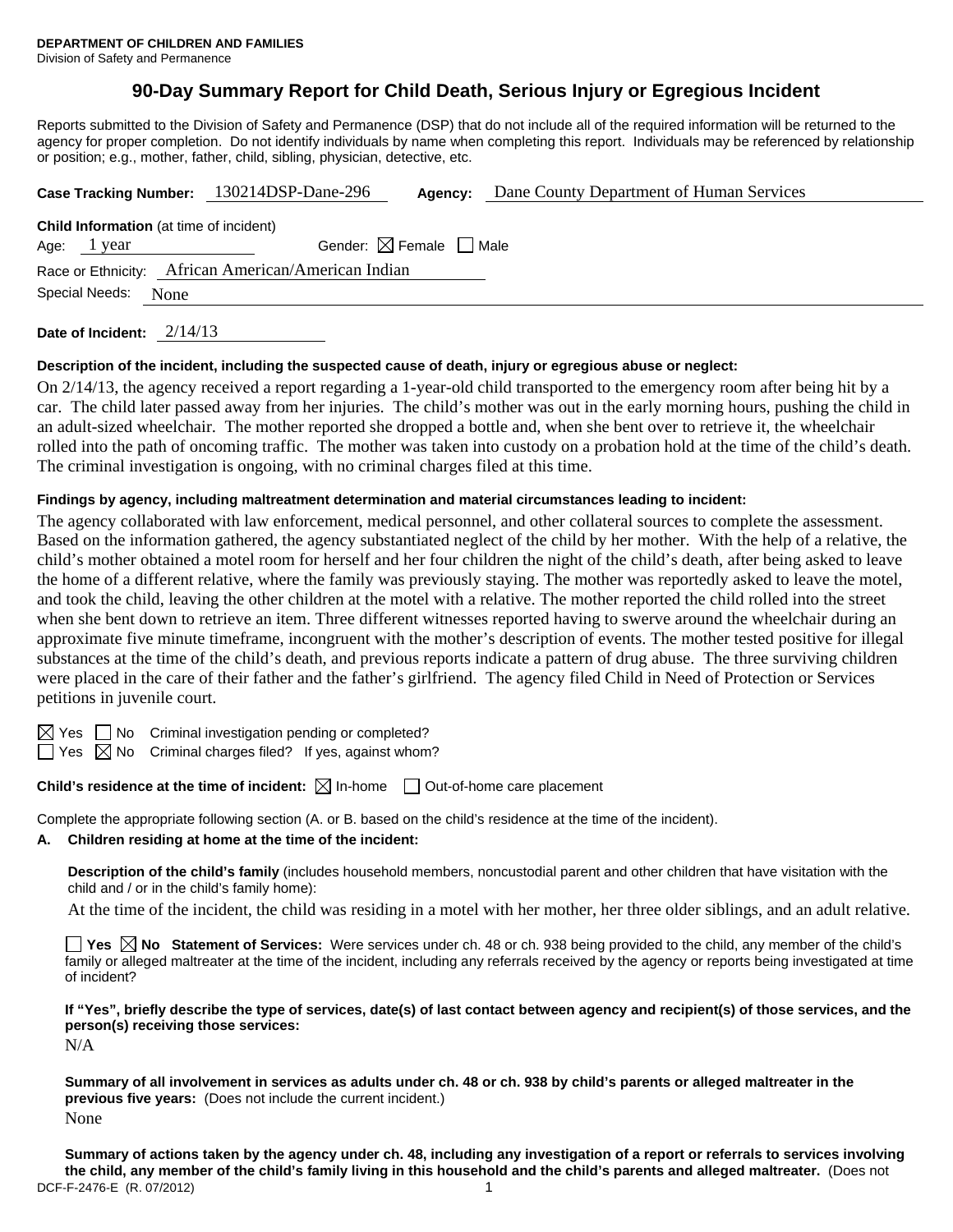include the current incident.)

(Note: Screened out reports listed in this section may include only the date of the report, screening decision, and if a referral to services occurred at Access. Reports that do not constitute a reasonable suspicion of maltreatment or a reason to believe that the child is threatened with harm are not required to be screened in for an initial assessment, and no further action is required by the agency.) 2/24/10-Report with concerns of unborn child abuse was screened in and assessed by another county. The mother tested positive for multiple illegal and prescription substances (not prescribed to the mother) while pregnant. The concerns were unsubstantiated and the family was given information regarding local resources.

9/16/10-Report with concerns the mother tested positive for multiple substances after delivering her baby (child's now 2 year-old brother). This report was assessed by another county and found the mother's explanation regarding the substances found in her system could not be corroborated by medical professionals. The family moved to another community during the assessment timeframe. Neglect was unsubstantiated.

## 6/14/11-Report Screened out.

2/24/12-Report with concerns the children were left unattended in a running vehicle were screened in and assessed in another county. The worker made contact with the mother on the day of the incident, but she was uncooperative with the assessment process. The concerns were unsubstantiated.

- 5/1/12-Report screened out.
- 5/8/12-Report screened out.

6/21/12-Child Welfare Report with concerns regarding truancy was opened. A Juvenile in Need of Protection or Services (JIPS) petition was dismissed when it was learned the family moved to a different county.

10/17/12-Report screened out.

### **Summary of any investigation involving the child, any member of the child's family and alleged maltreater conducted under ch. 48 or ch. 938 and any services provided to the child and child's family since the date of the incident:**

The agency screened in and assessed the allegation of neglect which resulted in the child's death. Neglect to the child by the mother was substantiated. The agency placed the three surviving children with their father and his girlfriend. Child in Need of Protection or Services petitions were filed in juvenile court and the case was transferred for ongoing case management services.

#### **B. Children residing in out-of-home (OHC) placement at time of incident:**

#### **Description of the OHC placement and basis for decision to place child there:**

#### **Description of all other persons residing in the OHC placement home:**

**Licensing history:** Including type of license, duration of license, summary of any violations by licensee or an employee of licensee that constitutes a substantial failure to protect and promote the welfare of the child.

#### **Summary of any actions taken by agency in response to the incident:** (Check all that apply.)

| MOR    | Screening of Access report                           |   | Attempted or successful reunification             |
|--------|------------------------------------------------------|---|---------------------------------------------------|
|        | Protective plan implemented                          |   | Referral to services                              |
|        | Initial assessment conducted                         |   | Transportation assistance                         |
| $\Box$ | Safety plan implemented                              |   | Collaboration with law enforcement                |
|        | Temporary physical custody of child                  | M | Collaboration with medical professionals          |
| 岗      | Petitioned for court order / CHIPS (child in need of |   | Supervised visitation                             |
|        | protection or services)                              |   | Case remains open for services                    |
| $\Box$ | Placement into foster home                           |   | Case closed by agency                             |
| $\Box$ | <b>Placement with relatives</b>                      |   | Initiated efforts to address or enhance community |
|        | Ongoing Services case management                     |   | collaboration on CA/N cases                       |
|        |                                                      |   | Other (describe):                                 |
|        |                                                      |   |                                                   |

#### **FOR DSP COMPLETION ONLY:**

# **Summary of policy or practice changes to address issues identified during the review of the incident:**

Under the Child Welfare Disclosure Act (Section 48.981(7)(cr), Stats.), the DSP completes a 90-day review of the agency's practice in each case reported under the Act. In accordance with the DCF memo Series 2010-13, dated December 7, 2010 pertaining to the Child Welfare Case Review Protocol, the DSP will complete an on-site review in case # 130214DSP-Dane-296.

## **Recommendations for further changes in policies, practices, rules or statutes needed to address identified issues:**